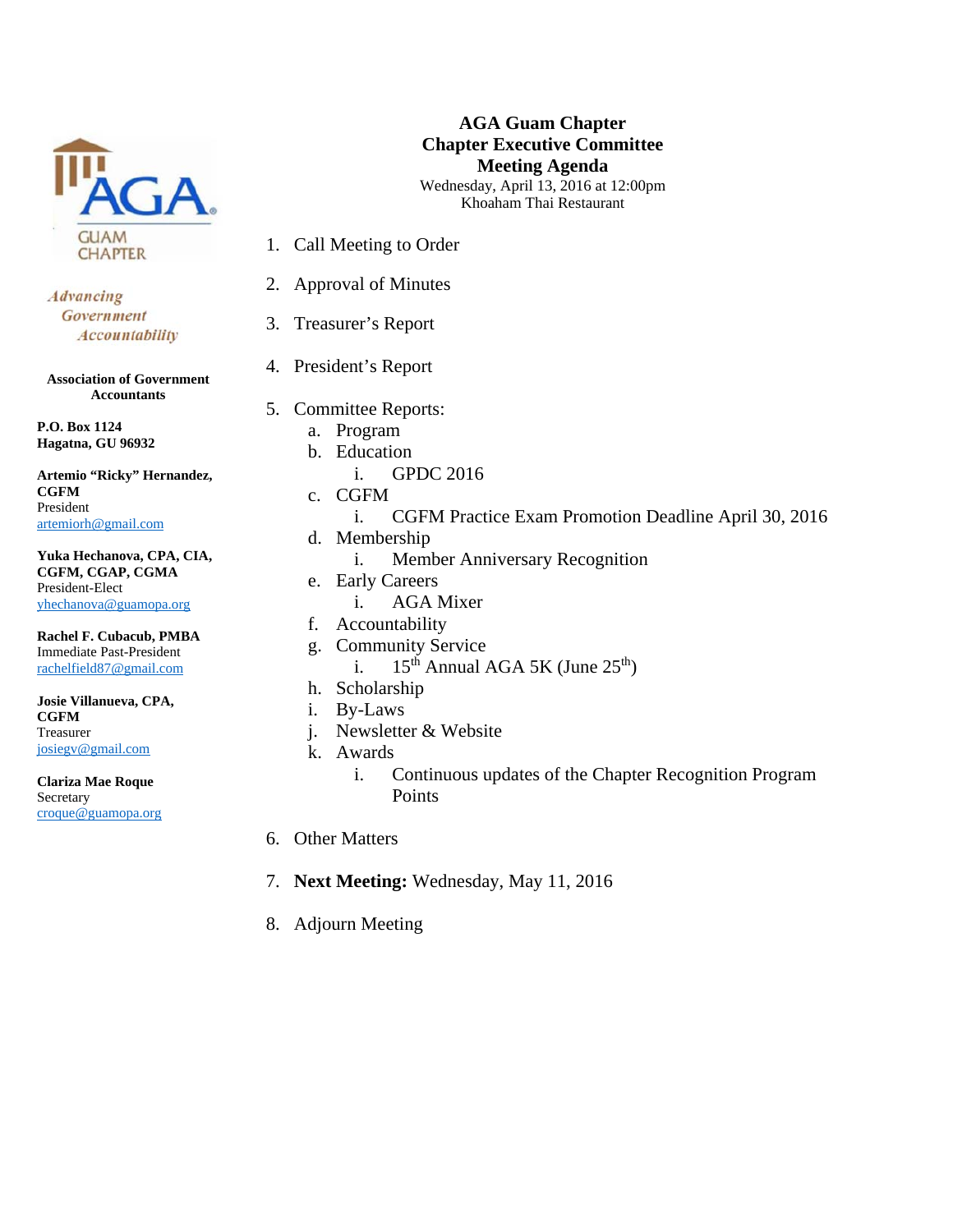

**AGA Guam Chapter Chapter Executive Committee Meeting Minutes Wednesday, March 9, 2016 Mosa's Joint** 

Artemio "Ricky" Hernandez, CGFM President Yuka Hechanova, CPA, CIA, CGFM, CGAP, CGMA President-Elect Rachel F. Cubacub, PMBA Immediate Past-President Josie Villanueva, CPA, CGFM Treasurer Clariza Mae Roque Secretary

Present for the meeting were: Yuka Hechanova Rachel Cubacub Ricky Hernandez Jason Katigbak Josie Villanueva Frances Danieli

Lourdes Perez Taling Taitano Clariza Roque

Ariana Villaverde Llewelyn Terlaje

- 1. Meeting called to order at 12:16pm by President Ricky.
- 2. Approval of Minutes. Taling moved to approve the February CEC minutes subject to correction. Yuka seconds. All were in favor. February CEC minutes were approved.
- 3. Treasurer's Report. \$645 undeposited funds was due to a March  $2<sup>nd</sup>$  deposit. Taling moved to approve the February financial statement. Frances seconds. All were in favor. February financial statement was approved. In addition, Taling moved to not renew the Coast 360 TCD in March and place funds into the AGA Guam Chapter's savings. Llewelyn seconds. All were in favor. Motion carried.
- 4. President's Report. Refer to Committee Reports.
- 5. Committee Reports:
	- a. Program. Vice Speaker Cruz will be presenting a Resolution in celebration of CGFM Month. Jojo will introduce all the CGFMs, but he is still planning it out to include initiatives and activities.
	- b. Education.
		- i. GPDC 2016. Planning committee met on Friday. Still looking for venue and will be soliciting for conference topics and guest speakers. Still looking for committee members. Need to confirm the AGA National President visit. Email GSCPA for topics as well.
		- ii. Ethics Training on March  $25<sup>th</sup>$  at 8:30am to 12:00pm with Attorney Anthony Camacho. Free for CGFMs.
	- c. CGFM
		- i. CGFM Practice Exam Promotion Deadline April 30, 2016. This promotion is on a reimbursement basis.
		- ii. Proclamation is posted online for CGFM Month. The Resolution will be presented during the March General Membership Meeting.
	- d. Membership